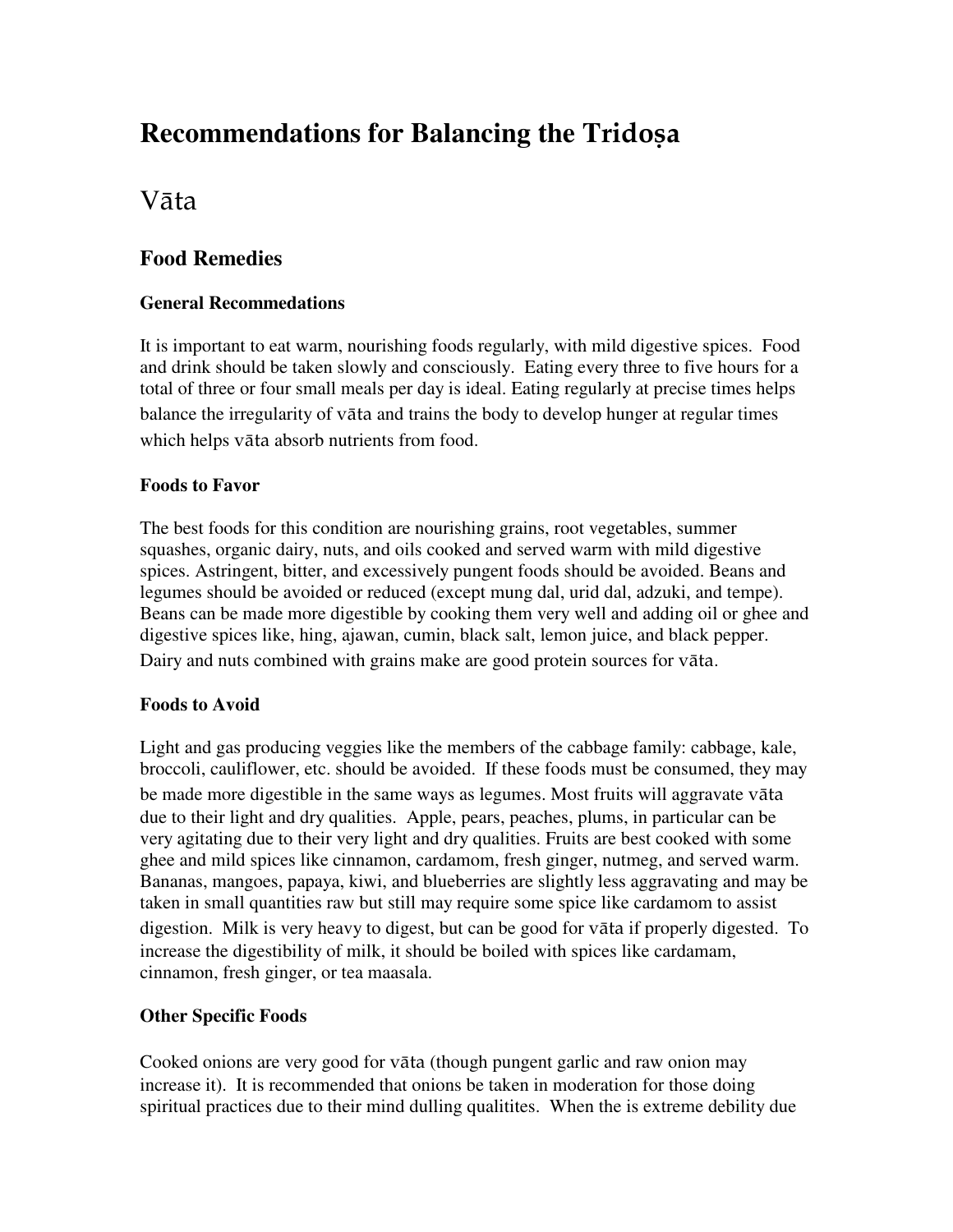to excess vāta meat can be a very nourishing food. Vāta dosa does best with a little meat, but it should be limited to a couple times a week, and eaten at midday when the digestion is strongest with plenty of digestive spices. This is recommended by äyurveda when it is needed, and it is said that in this case that it does not produce negative karma. Stimulants like caffein should be absolutely avoided.

### **Spices and Herbal Remedies**

#### **Digestive Spices**

Spices like hing, ajawan, black salt, lemon or lime, cumin, turmeric, fennel, cinnamon, celery seed, dill, cardamom, fresh ginger, black pepper, marjoram, and rosemary are very good for increasing digestion for väta. If fact, almost all spices are good for väta with the exception of an excess of very pungent spices like dry ginger, pepper, chili peppers, mustard, or horseradish.

#### **Herbs for Tonification**

The presence of vāta dosa in the body is most often associated with conditions of deficiency. When there is extreme deficiency, this often causes anxiety which leads to indigestion and säma väta (toxic accumulation due to excess väta). For such conditions rasäyana (tonic) therapy is a very important therapy for reducing vaata.

Even in the case of säma väta it is usually very helpful to take some small quantity of rasäyana (tonic) herbs to help balance the mind and nerves and strengthen the tissues of the body, while also taking herbs to eliminate toxins. Excessive cleansing therapies will lead to an increase of väta. It is important for väta to have a combination of strengthening herbs and warm digestive herbs. The best tonic for väta in general is ashvagandha. It soothes the nerves, mind, and nourishes all seven dhätus. Other warm tonics like vidārī or kapi kacchu can be useful. Cooling tonics like satāvari, musalī (white and black), bala, dang quai, solomon's seal, marshmallow, comfrey root, and slippery elm can be helpful if taken with plenty of warm spices like cloves, cinnamon, cardamom, fresh ginger etc. to help balance their cooling properties. Most tonic herbs are nourishing for väta but heavy too digest. This is why a

combination of tonic (rasāyana) and carminative (dīpana) herbs are proscribed for väta in combination for imbalances. When there is a säma väta condition it becomes doubly important to take tonic herbs always with digestive stimulants. The digestive spices listed above are excellent with hing being one of the best herbs for increasing digestion for väta. Hingu (asafoetida) also has powerful nervine properties to sooth the mind and nerves.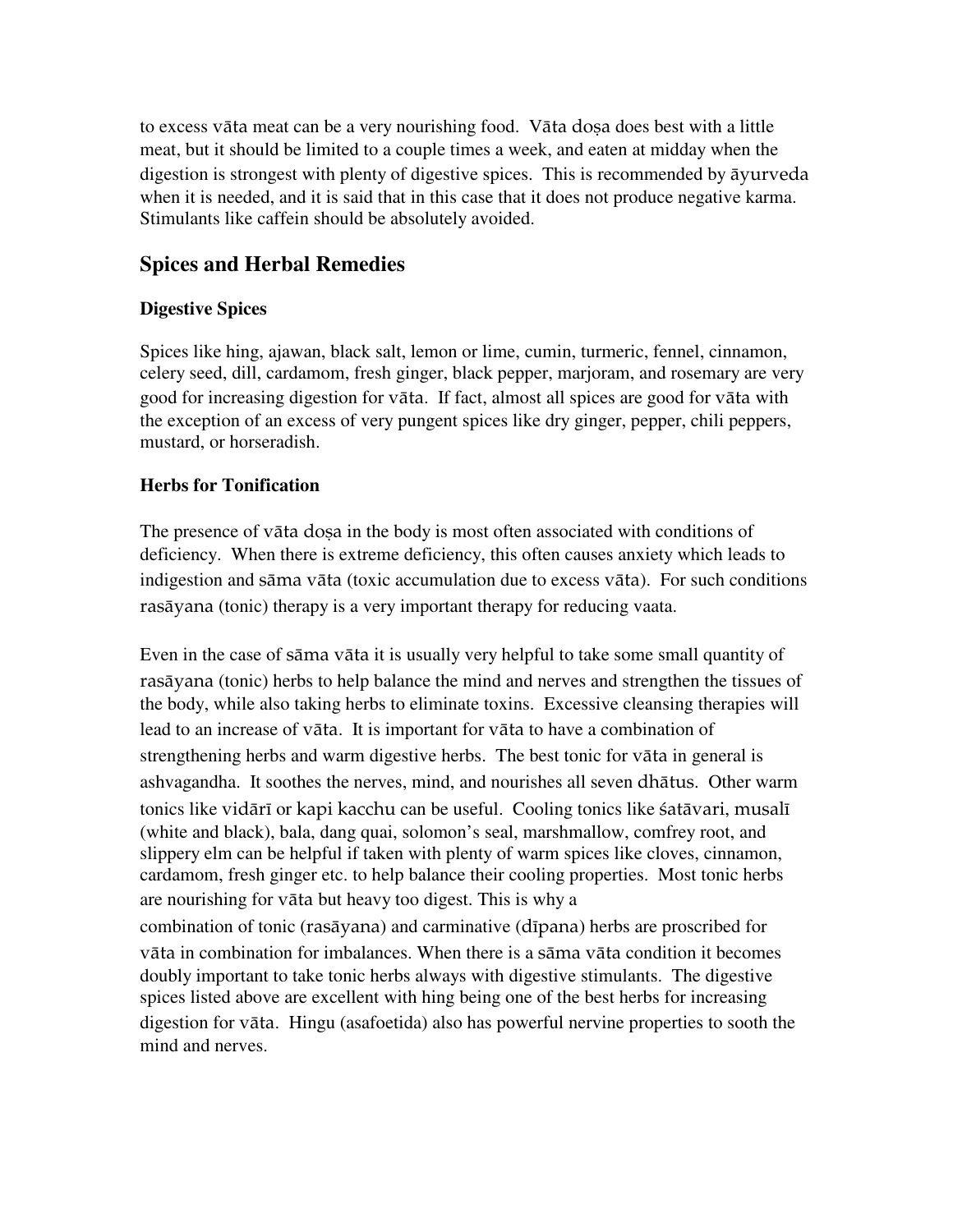#### **Herbs for the Nerves and Anxiety**

Mild Nervine and sedative herbs may also be useful for reducing anxiety and easing stress to the nervous system. Many nervine herbs help to reduce ungroundedness and to protect from negative spiritual influences, which väta can be susceptible to due to its ungroundedness. The best nervine herbs for vāta are ashvagandha, śatāvari, yașți madhu, jatāmāmsī, śaṅkhapuṣpi, vāca, brahmi, harītakī, nutmeg, and kuṣṭha. Herbs with special sedative qualities can be helpful to reduce anxiety and insomnia. The best äyurvedic sedative for long-term use, because it is not habit forming and does not lead to dullness of the mind like stronger sedative herbs like tagar / valerian, is jatāmāmsī. Jatāmāmsī is excellent for calming vāta, but the plant is threatened in its natural habitat so sustainable sources should be sought. Ashvagadha is also very useful in this regard. Other herbs with sedative qualities are brahmi, chamomile, linden flowers, lavender, sankhapuspi, and Jati phala (nutmeg). In severe cases when these weaker herbs are not effective stronger sedative herbs like tagar or kava kava may be used. The use of these herb should be limited though because they have a long-term effect of dulling the mind. For a sedative it is usually effective to take some warm boiled milk with nutmeg powder an hour before bedtime. A good general sedative blend to combat insomnia can be made from 3 parts brahmi, and 1 part each: ashvagandha, jatāmāmsī, śankhapuspi, and jatiphala. Herbs that reduce pain of the body and nerves may also be useful (like guggulu, kușhțhā, Myrrh, or Kava Kava). For elimination mild laxative herbs that strengthen and hydrate the colon the seat of väta. These herbs include isabgol, flax, and haritaki. Mild treatments which are taken regularly and strengthen the body's natural function will lead to the balance needed to restore the bodies proper functions.

### **Specific Herbal Formulas**

#### **Formulas for Digestion**

The best herb blend for väta indigestion is hingvastak cūrna which can be taken before meals to increase digestion and / or after meals to increase digestion in the amount of  $\frac{1}{4}$ tsp. When digestion is very weak and variable citrakädi bati may also be helpful. The many herbal wines are also very useful for vishama agni (väta indigestion) and the pains and nervous conditions that arise from this condition. Best are jīrakāristham, aśvagandhāristham, balāristham, daśamūlāristham, drākṣāriṣtham, abhayāriṣṭham, and pippalyāsavam.

### **Formulas for Tonicfication**

For tonification preparations of ashvagandha like astragandha cūrna, or dhātupaustik cūrna may be taken along with digestive spices like cinnamon or fresh ginger. AshvagandaariShTham, sarasvat cuurNa are even better because they combine tonic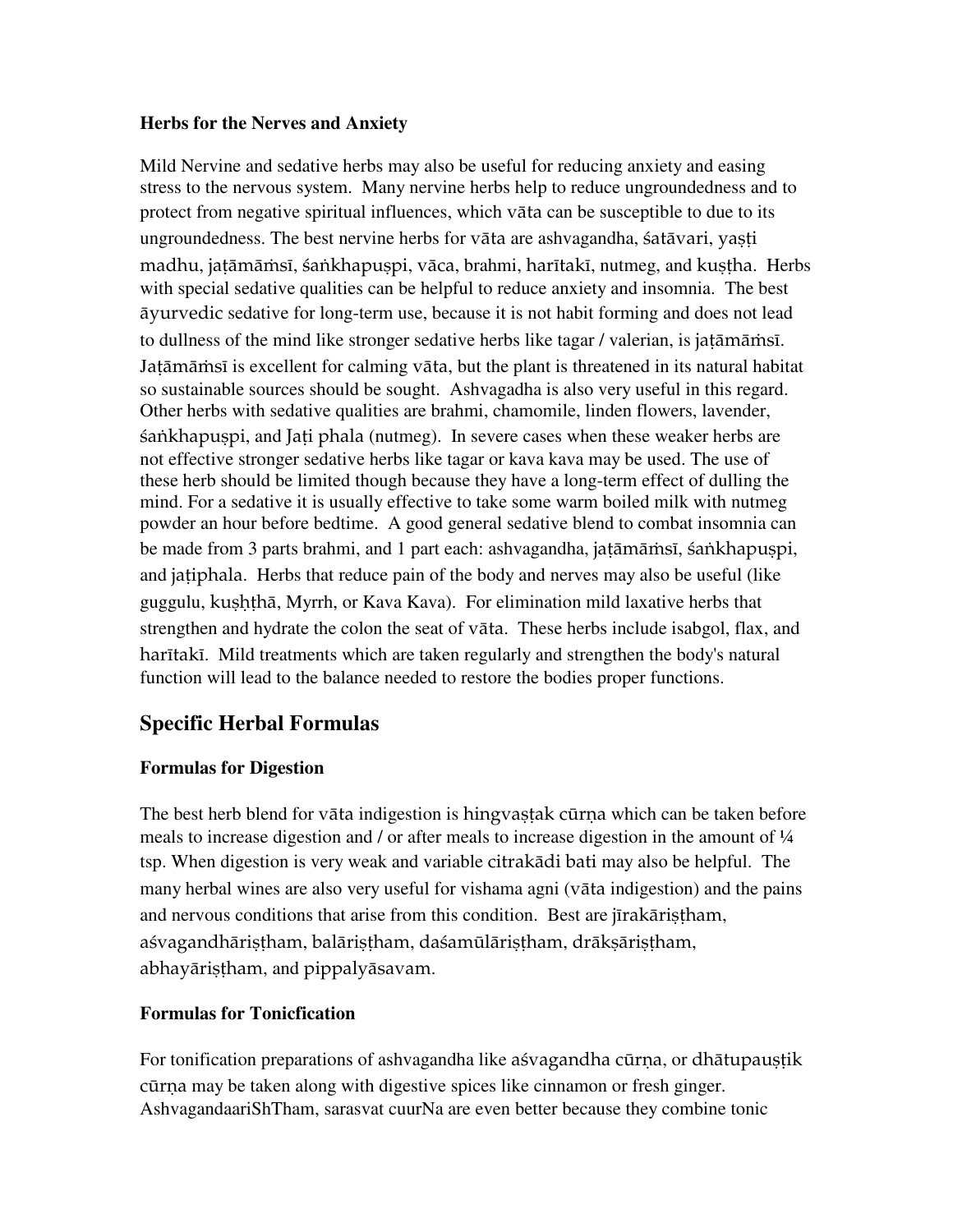herbs with digestive herbs. Other useful formulas for tonification are draakShaariShTham, dashamuulaariShTham, and many of the herbal jams which are particular for tonification like cyavana praç or brahma rasäyanam. For tonification basmas of gold, pearl, red coral, yellow sapphire are extremely potent.

#### **Formulas for Reducing Anxiety / Soothing the Nerves**

For the mind preparations of ashvagandha, brahmi, śankhapuspi, and Jatāmāmsī with digestive spices like nutmeg, cardamom, black pepper, or vāca, or kuṣṭha are useful. Brahmii bati and brahma rasaayana are useful. For nerve pain and general pain mahaa yogaraaja guggulu is very helpful. For elimination from the colon mild tonic herbs may be used like triphala 1 tsp made into tea taken with ghee and honey or chyavana prash taken with boiled milk. When there is extreme dryness in the colon, sat isobgul (psyllium) may be helpful. Dashamuula is another formula which can be helpful to tonify the colon and to reduce pain.

#### **Aasana**

#### **General Recommendation**

Aasana practice for väta should be gentle, balancing, warming, and calming. Active postures like sürya namaskäram or active kriyäs should be avoided or practiced very lightly, slowly, and carefully under the guidance of a qualified aayurvedic yoga instructor. Väta should not rush into äsana practice, but take time to calm the mind first. Väta should practice äsanas very slowly and gently with emphasis on consciously feeling the calming actions of the poses. Väta should work to slow and deepen the breath by calming the mind and by bringing a calm peaceful awareness to the thoughts and feelings. They should avoid quick movements, over-extension, and over working the muscles. It is important that väta neither strain nor overwork for Yoga to have its effects on this dosa. Vāta individuals should try to remember that the purpose of Yoga practice is not to exercise the physical body, but to balance the mind and body in preparation for spiritual realization. Lasting realizations for väta come once balance is found which requires rest, grounding, calming, and balancing. When the mind and body have been too active, this will cause an increase of väta, it is important for väta to work to balance this in the practice of Yoga.

### Specific Poses

Sitting poses (like daNDaasana, siddhaasana, padmaasana, sukhaasana, and vajraasana), spinal twists (like matyedraasana, jathara pari vartaasana), forward bends (like pashcimotanaasana, or upaviShTha konaasana) gentle back bends (like bhujangaasana, or ), and grounding standing poses are excellent (like tadaasana or vR^ikShaasana). The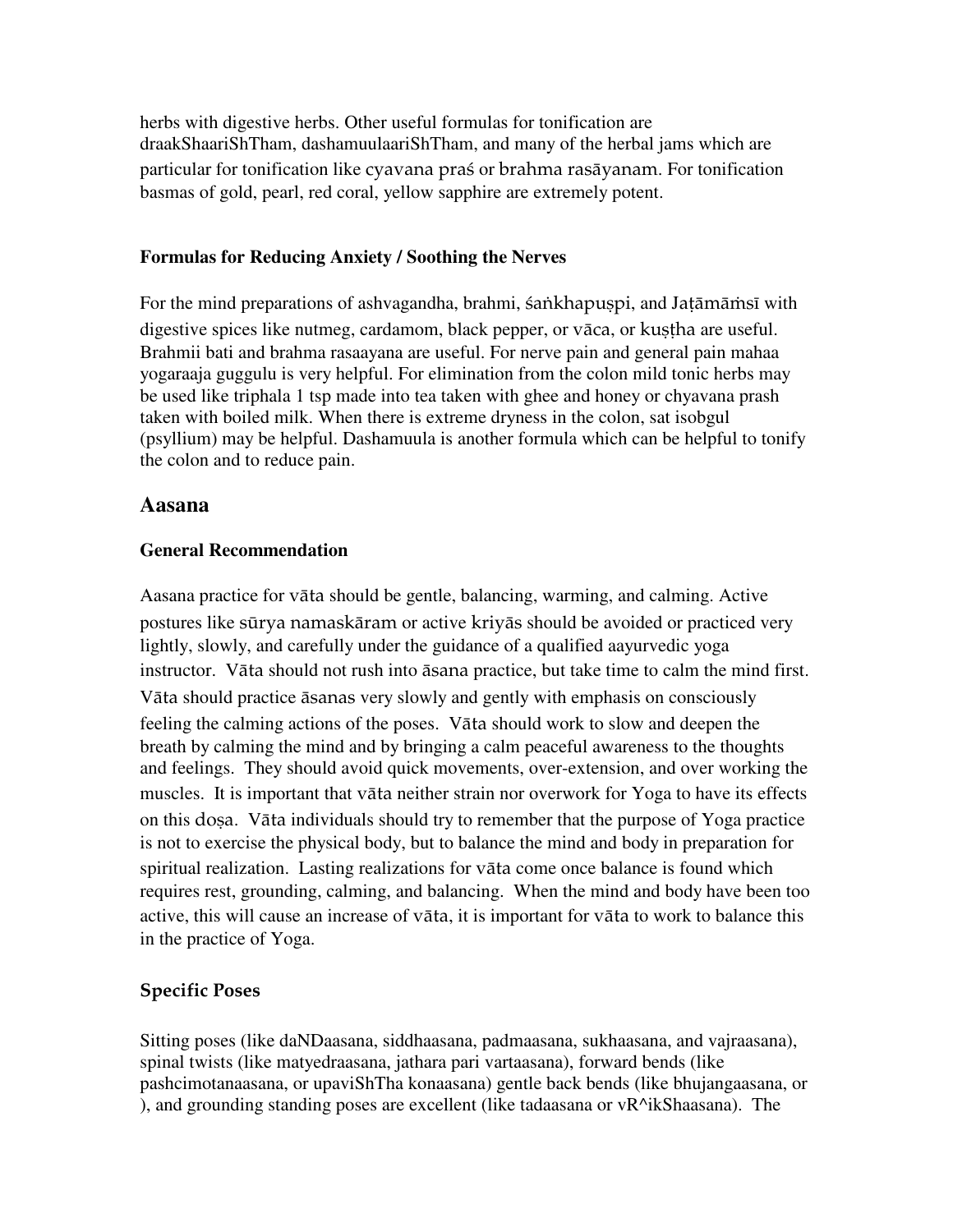child's pose is one of the best äsanas for väta; it increases absorption and clears gas from the intestinal tract. Most other poses should be avoided or practiced extremely gently for a very short duration. Active and aggressive poses like most of the inverted poses should be avoided or practiced with great restraint. It is important that väta individuals never strain or force a pose. They should be encouraged instead to use bolsters, chairs, walls, pillows, and other props to slowly work into difficult poses without stress or strain. It is important for all dosas to never strain in their practice, but it is extremely important for väta types who get injured easily. All poses should be followed by relaxing laying poses.

#### **Exercise and the need for Caution**

In general exercise should be mild and easy. Gentle walking is the best exercise (though light swimming, dancing, or biking could be done also), and it should be done just until perspiration begins. It is better for väta to get gentle exercise through activities other than Yoga, because it is easy for väta to overdo the Yoga practices. In Yoga practice, it is good to stop as soon as results are begun (rather than holding and continuing to open the subtle channels). If väta continues to practice once the subtle channels are opening, their volatile nature will lead to excessive movements of prāna. It is best for vāta individuals to learn to recognize their personal limitations with the help of a qualified instructor who has an awareness of the subtle energies in the body. When the movements of these energies are not kept in balance their effects may be detrimental and even fatal. It is best for väta types to seek good teachers to help guide them as they work with these inner energies or to avoid the practices of Hatha yoga altogether. Vāta individuals should remember than none of the practice of Hatha yoga are needed for the realization of God, and that most of them are likely not good for their bodies. They should approach their practice with extreme care and caution.

#### **Importance of Rest**

For väta rest is equally (if not more) important to exercise. Väta must be careful to never overdo their Yoga practice. They do best with short time periods like 5-25 minutes per day. An exercise routine or yoga practice should be followed by relaxation techniques like çaväsanam or sitting meditation. Relaxing practices should be done for at least 1/2 of the time of active (äsana) practice, and they should be done for at least 15 minutes for ideal results.

# **Pränäyäma for Vaata**

Pränäyäma should be practiced with great care, gently, for very short durations of time, and without forcing the breath for vāta. Prānāyāma practices increase prāna and vāta in the body, and most should be strictly avoided. The most gentle practices may be safe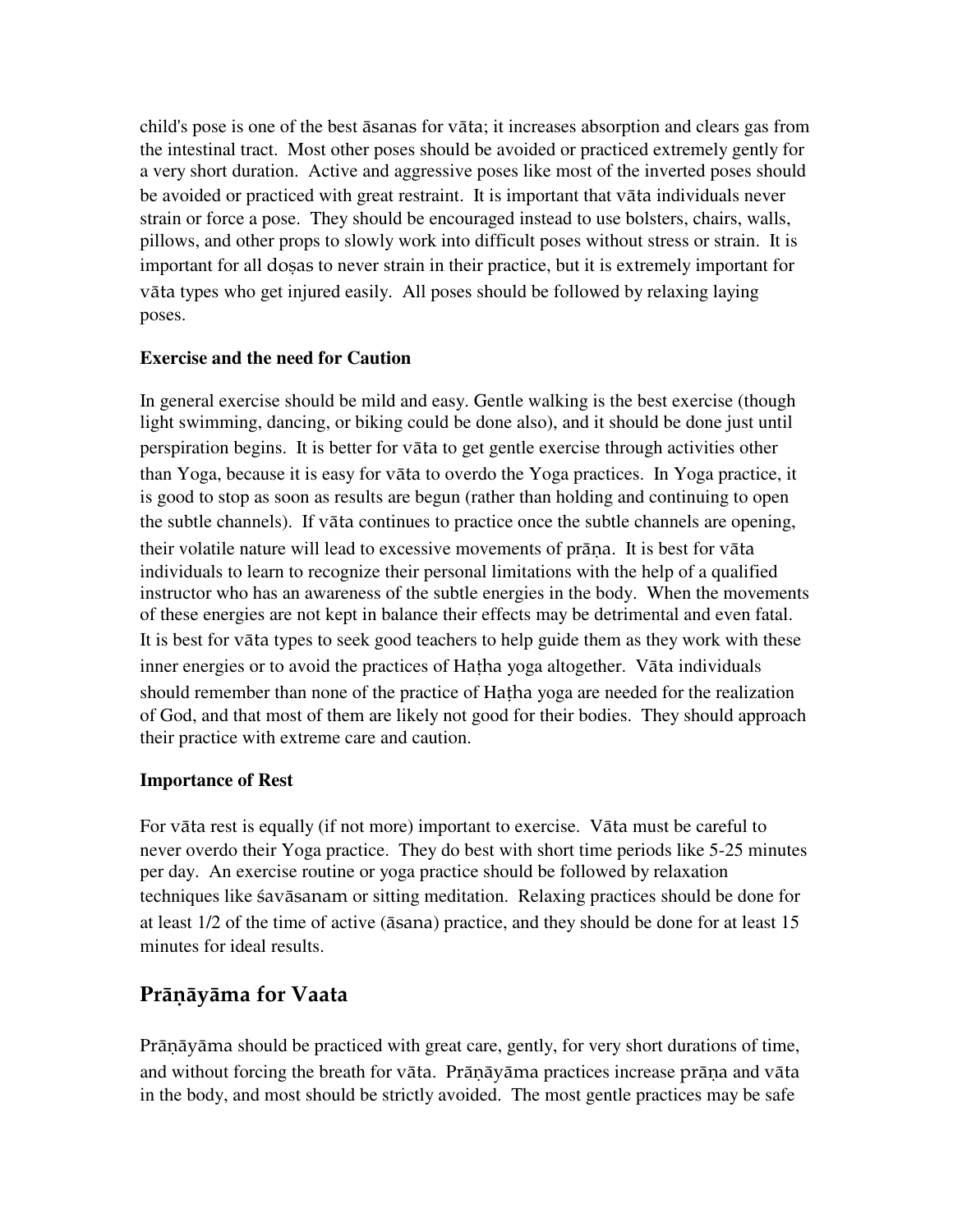when practiced in extreme moderation. Ujjayi prāņāyāma is warming and grounding. It is good for vāta. Ujjayi prāņāyāma can be preformed in short increments (up to 5 or 10 minutes) with or without the addition of so ham prāņayāma once or twice per day. Anuloma viloma (alternate nostril breathing) is very balancing and warming and can help reduce väta. This practice may be done in short durations throughout the day to help calm the mind. It should always be done gently and without forcing or changing the natural pattern of the breath. If there is a feeling of breathlessness or lightheaded-ness the practice should be discontinued immediately. Pränäyäma practice for balancing väta should be easy, non-forceful, regular, and brief. Forceful or excessive prāņāyāma practice is one of the easiest ways to aggravate vāta and therefore it should be practice with great caution and only under the direct guidance of a qualified teacher. Extended periods of practice are not recommended because they will increase the wind element in the body. Even the passive forms of pränatyama can be dangerous for väta because when an agitated mind is centered on the breath with attachment, it will tend to agitate the breathing.

### **Mantra for Vaata**

Specific mantras are best recommended by a qualified Guru or Astrologer. In general longer hymns and stotrams are more balancing than short mūla mantra or bīja mantras. The energies of the longer mantras are more balancing and safer as general recommendations. Mantra practice should be done gently with love, and warmth, and compassion for vāta. Gentle warming mantras like those of Ganesa, Subrahmanya, Vișņu, and Rāma are best for vāta. Lakșmi mantras are also helpful because they create fullness and prosperity to balance the deficiency of väta. Durgä mantra are good for protection. Mantras with agitating energies like those of Nārasimha, Rudra / siva, Käli, or Bhairava should be avoided as should those of airy deities like Hanumän.

### **Gemstones for Vaata**

Wearing the wrong gemstone can be very dangerous because it can increse the energies of planets which cause illness, suffering, loss, and death. Specific gemstones are best recommended by a qualified Guru or Vedic Astrologer. Väta dose best with warm, strengthening gems set in gold like yellow sapphire (or yellow topaz), red coral, and rubies. Cooling but calming green emerald and pearl can also be helpful to calm the mind. If one is not sure which gemstone will be best, the substitute stone (uparatna) are always safer and pendants made from all nine stones are balancing to all types.

# **Remedies for Pitta**

### **Food remedies**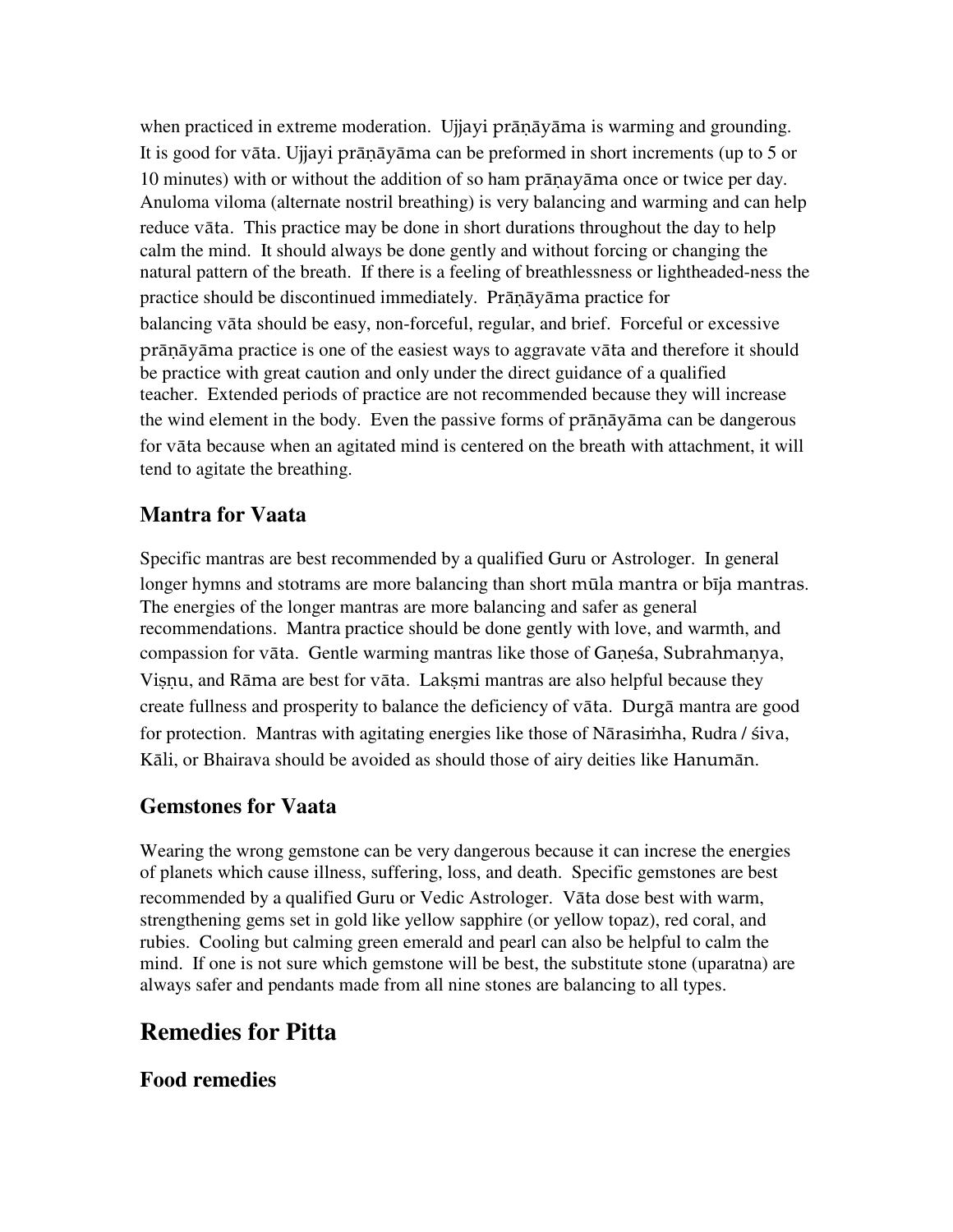#### **General Recommedations**

Pitta is pacified by eating foods which are cool (but not cold), cooling in energy, light, and nourishing. Meals should be taken slowly and conciously and snacking should be avoided.

#### **Foods to Favor**

In general fruits, grains, legumes, fresh dairy, and vegetables are good. Fresh or cooked fruits are cooling and may be taken liberally, apart from other foods to ensure digestion. Pineapple, sour fruits, citrus fruits, banana, mango (especially when unripe), and papaya (especially unripe) are heating and should be avoided. Most grains are sweet, nourishing, and cooling and can be very useful as the basis of the diet. Rice, wheat, barley, and oats are particularly helpful. Certain grains like corn, millet, rye, and buckwheat are heating and should be reduced. Beans and legumes are very helpful due to their astringent qualities. Though they are difficult to digest, pitta dosa dose the best with beans. Most legumes are cooling. Heating legumes like urid and fermented bean products like tempe should be taken only in moderation. It is important even for pitta to cook beans with some mild spices like cumin, coriander, fennel, turmeric, fresh ginger, or mint. Fresh milk, cream, cheeses (like paneer, cottage cheese, or fresh mozzarella) are very nourishing and cooling; they are good to help reduce acid and cool tiksna agni (pitta digestion). Aged and fermented dairy products like yogurt, American buttermilk, sour cream, and most aged cheeses will aggravate this condition. Vegetables are excellent for pitta. They should be cooked with very mild spices and taken liberally. Green vegetables and bitter greens are especially helpful to cleanse pitta from the liver. During the warmer months salads of fresh greens are very good.

#### **Foods to Avoid**

The nightshade family potato, tomato, eggplant, bell pepper, and chili pepper should be avoided due to their heating qualities as should pungent vegetables like radish, onion, garlic, and horse radish. In general pungent, salty, and sour foods should be reduced. Oils, nuts, red meat, sour foods, fermented foods like yogurt, vinegar, alcohol, chili sauces, and soy sauces should be avoided. Most herbs and spices are very pungent and will increase pitta in excess. Very spicy spices like mustard, garlic, chilis, black pepper, dry ginger, etc should be strictly limited. Stimulants should be avoided especially coffee and chocolate.

### **Spices and herbal remedies**

#### **Herbs for Digestion**

Mild digestive herbs which do not increase agni but aid in absorption in the liver and small intestine can be useful like turmeric, musta (Cyperus rotundus), cumin, coriander, fennel, cilantro, rose petal or water, mint, poppy seeds, lavender, vanilla, and saffron. Some mildly pungent carminative spices like nutmeg, cardamom, cinnamon, bay leaf, dill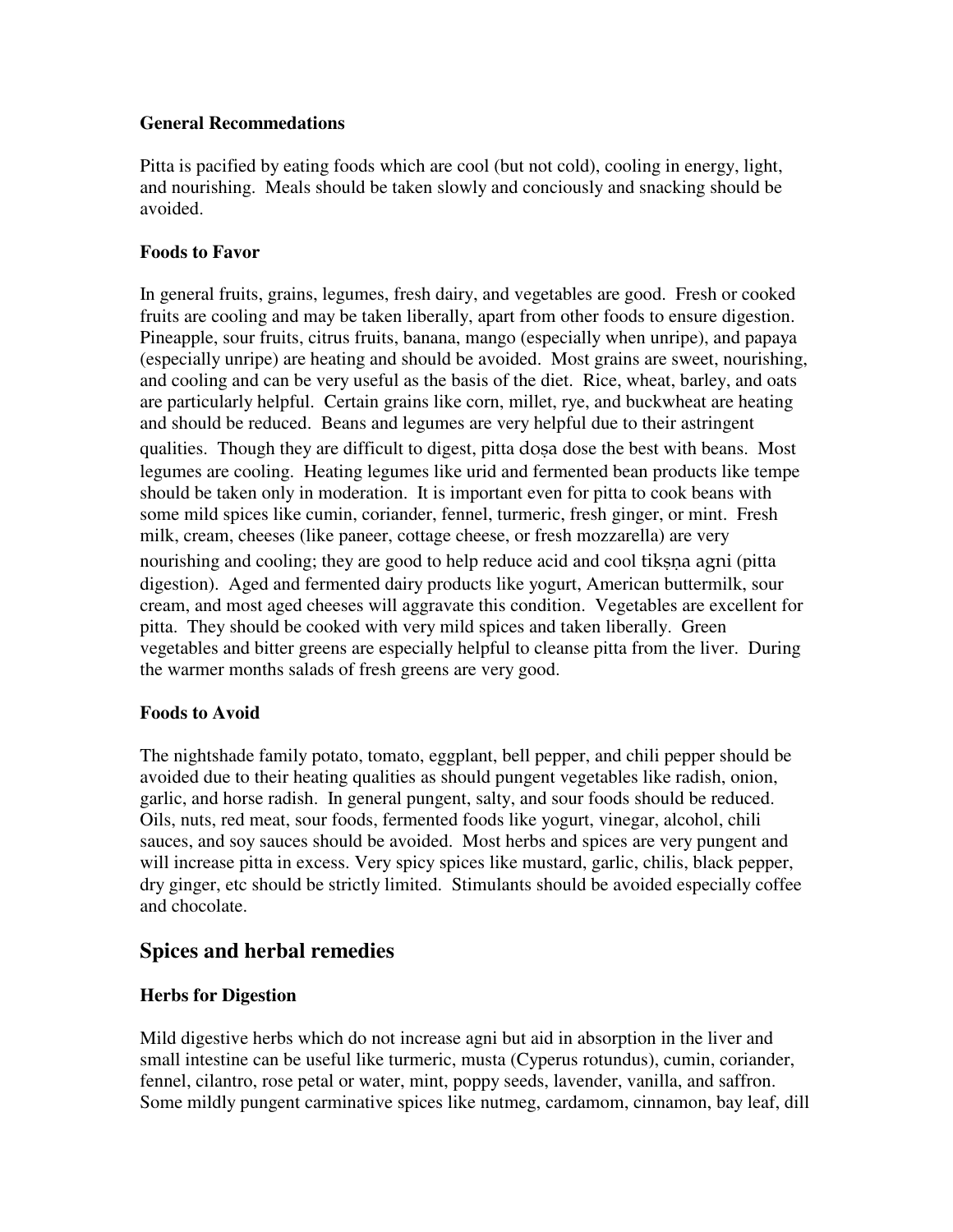seed, or aniseed may be used in small quantities to help digest heavier foods like dairy, root veggies, etc. Onion and garlic should be avoid, though sauteing onions in a little ghee will cause the sugars to caramelize increasing the sweat taste and cooling energy.

#### **Special Refrigerant and Antacid Herbs**

Refrigerant herbs like cilantro, cucumber, coconut, coriander, fennel, ushiira, sandalwood, rose may be helpful to sooth the digestive fire. Antacid herbs like cilantro, milk, aamalaki, licorice, and shataavari may be used to counter acid. For acid reflux and heartburn pearl ash, and conch shell ash are excellent. It should be noted that certain cooling foods may reduce acid but increase äma (toxins). Milk, coconut, shataavari, and licorice should be used with caution in cases of sämapitta (high pitta with toxins from undigested food). Antacids like rose, cilantro, coriander, musta, and aamalaki should be used instead for their power to reduce acid while decreasing äma (toxins).

### **Liver Cleansing Bitter Herbs**

Bitter herbs which cleanse the liver (like brahmi, neem, kutki, kälamegha, bitter melon, bitter greens, dandelion roots and greens, mahaasudarshana chuurNa, etc) and herbs which strengthen absorption in the small intestine (musta, nutmeg, pomegranate, poppy seed, jatāmāmsī, amalakī, and fennel) may also be useful.

### **Herbs for Tonification**

Though pitta does not need as much tonification as Vaata, tonification is usually helpful. Cooling tonics are best like shataavari, dang quai, musali, solomon's seal, comfrey, marshmallow, bala, etc. These are best combined with cool and calming nervines like brahmi, gotu kola, jaTAmAMsI, shankha puShpi, rose, sandalwood and amalakii.

# **Specific herbal formulas**

### **Formulas for Digestion**

The best herbs for tiksna agni (pitta digestion) is avipattikar cūrna which is one of the best blends for pitta in general. For more difficult cases of acid including ulcer, shankha bati is good. It helps cool pitta as it increases absorption and elimination. For elimination and absorption Triphala is also good.

#### **Formulas for Cleansing and Liver Metabolism**

For liver metabolism and elimination ghrta kumäri (aloe gel or juice) is good. For cleansing the liver where pitta tends to cause congestion mahāsudarsana cūrņa is best or kutajäristhä. Also good are herbal ghees like brahmi ghrta or tikta ghrta are very good. Ghee has a particular quality to help increase the efficacy of bitter herbs.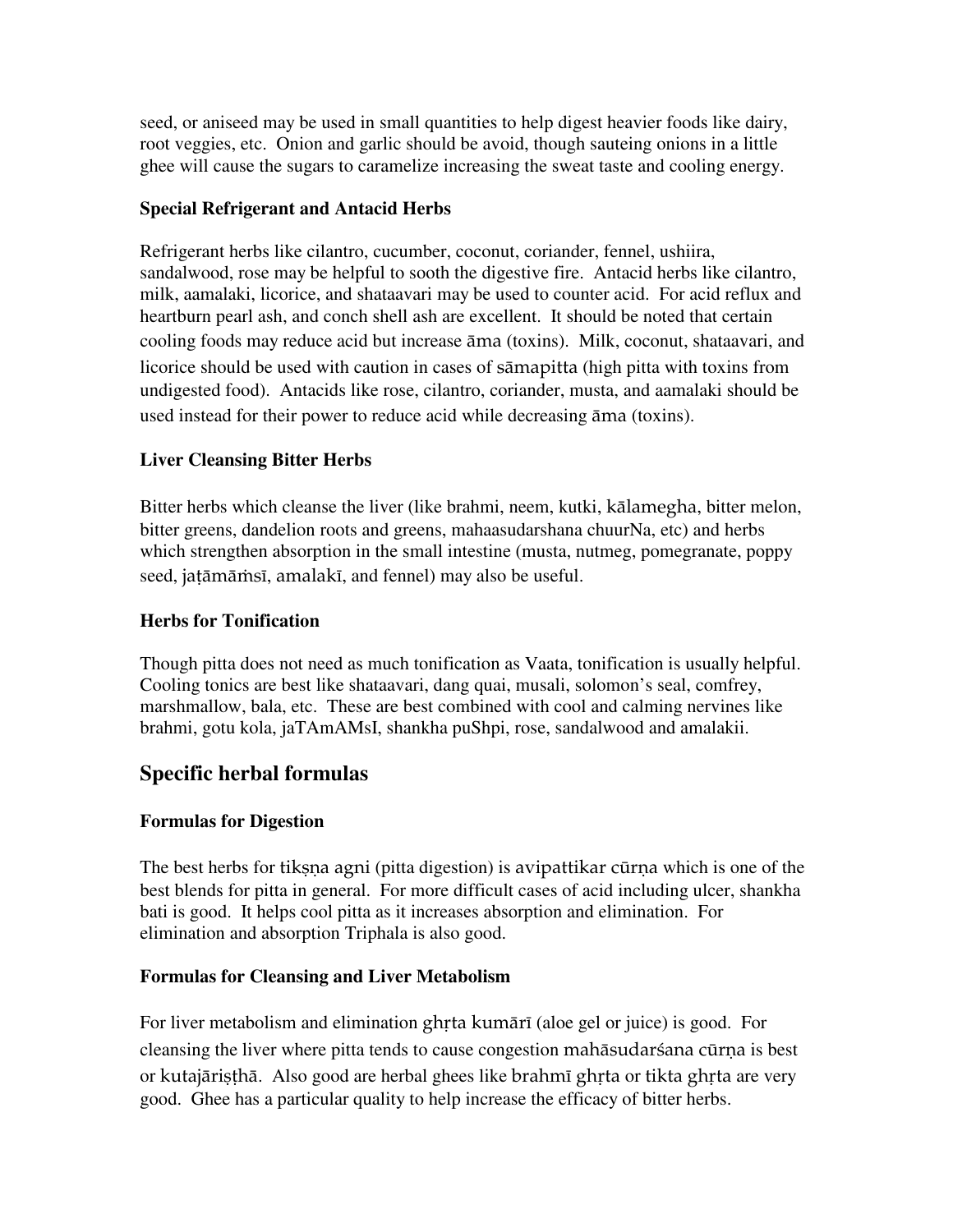#### **Formulas for Diarrhea and Absorption in the Small Intestine**

For diarrhea and absorption in the small intestine jatiphaladi curma is good as are certain herbal wines like abhayāristham, mustakāristhām, or kumāryāsava.

#### **Formulas for Cooling the Mind**

For mental factors of over-active mind brahmi, madhuka parni (gotu kola), and Jatāmāmsī are the best herbs. Brahma rasāyanam or brahmi bati is good taken with milk or ghee. Herbs that calm and cool the mind like brahmi, madhuka parNi, ginko leaves, skullcap, rose, chandan (or ushiira) lavender, shankhapushpi, yaShTi madhu, shataavari, sveta musali, and jaTAmAMsI are helpful. JaTAmAMsI, shankhapushpi, and brahmi are the best for calming and cooling the mind.

#### **Formulas for Tonification**

The best formulas for tonification are chyavana prash, brahma rasaayana, and amrita chuurNa taken with milk. Or the herbal wines balaariShTam or arjunaariShTam, which should be de-alcoholized by adding boiling water and then allowed to cool, before consuming

# **Y**ogäsanas **for Pitta**

#### **General Recommendations**

Yoga practice for pitta should be gentle, cooling, and calming. Excessive force is avoided but some effort is exerted to open the heart and the flow of Prāna. Pitta types are usually the best at äsana but they must take care not to overdo their practice or to become too competitive or goal-oriented. The worst enemy of pitta in the practice of Yoga is the intellectual mind, which must be gently and repeatedly reminded to let go of its desires to control and understand the practice. Pitta has more propensity than any other doșa to overdo the physical practices (though this is easiest to do for vāta). Pitta types are encouraged to try to silence the mind and to bring the awareness to the subtle energies in the body. Though active pitta types are often very inclined toward physical äsana practice (and some of this is good for them), they usually experience better results through the subtle sitting practices like meditation andgentle cooling pränäyäma which. Pitta should practice äsana with a conscious intention of drawing the consciousness inward.

### **Exercise for Pitta**

Pitta types do require some exercise and should be encouraged to do some gentle aerobic exercises regularly. It may be wise for pitta to maintain a physical exercise routine in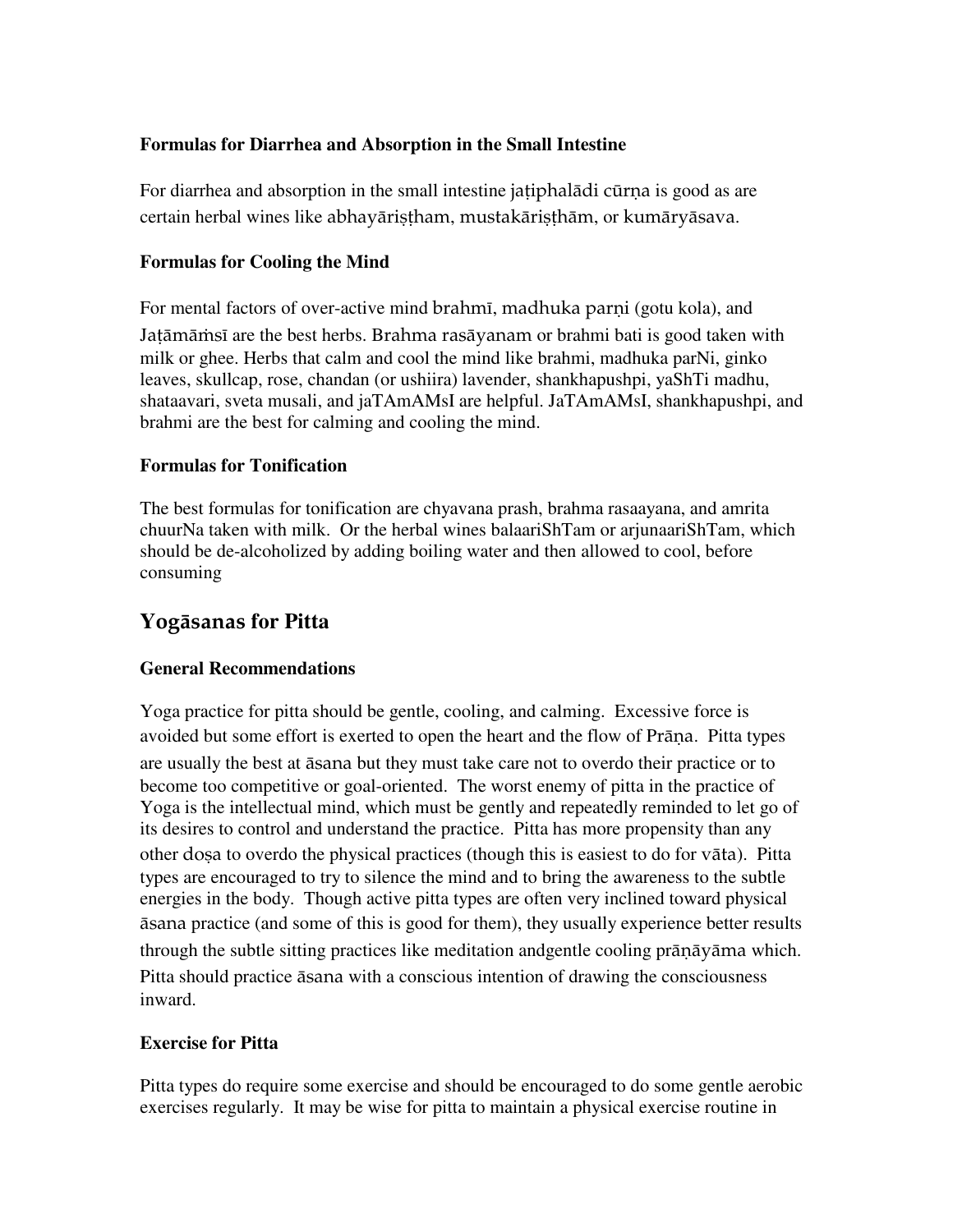addition to gentle Yoga practice. Pitta should work just a little bit beyond the point of sweating, but never over do it. Good exercises include brisk walking, swimming, and gentle biking.

#### **Specific Poses to Favor**

Pitta should focus on äsanas which are gentle, cooling, expanding, and relaxing. The sun salutation is not good due to its heating qualities. The moon salutation can be useful when done slowly. Stationary postures are best held for some time. Pitta will have a tendency to move too quickly from one posture to the next, and should be encouraged to slow down and do their practice more consciously, and to hold postures a little longer than they feel inclined. äsanas which open the chest and abdomen are very good for pitta including the fish, the cobra, cobra, the bow. Spinal twists can be good for nourishing the lunar element in the body like matsyendraasana. Forward bends are good in general. Most sitting poses are good and relax the mind for meditation.

#### **Poses to Avoid**

Standing poses like the warrior, and heating poses like the lion should be avoided. Inverted poses (and the head stand in particular) increase energy to the head. They should be avoided. The plough, however nourishes the lunar energies in the body and is good for pitta in moderation. Backward bends are generally heating and should be limited by pitta. All these practices should be avoided unless a person knows how to balance their energies which aggravate pitta. It is best to err to the side of caution. After practice a short period of relaxation will be useful. Corpse pose or any of the sitting poses (excluding lion pose) would be useful. Pitta should rest for about 1/3 of the time of practice.

### **Rest**

Pitta needs some rest after practice. Some simple sitting poses or corpse pose may help to restore the body after yoga practice. Sitting for prāņāyāma or meditation after practice is especially good for pitta.

# **Pränäyäma for Pitta**

Gentle präņāyāma can be very good for pitta. Prāņāyāma is one of the best ways to calm the mind when done with awareness and without force. Pitta will have to counter the tendancy to force and strain the breath. Sitali pränäyäma and its variations are excellent for pitta due to their cooling energy. They are powerful to calm angry emotions and to sooth stomach acid and to lower the body temperature. The breath should not be deepened or forced, but allowed to pass naturally through the tongue. This practice should be done regularly in short intervals of up to about 7 minutes. They may be used for acute symptoms of anger or acid reflux. Left Nostril Breathing is also very good for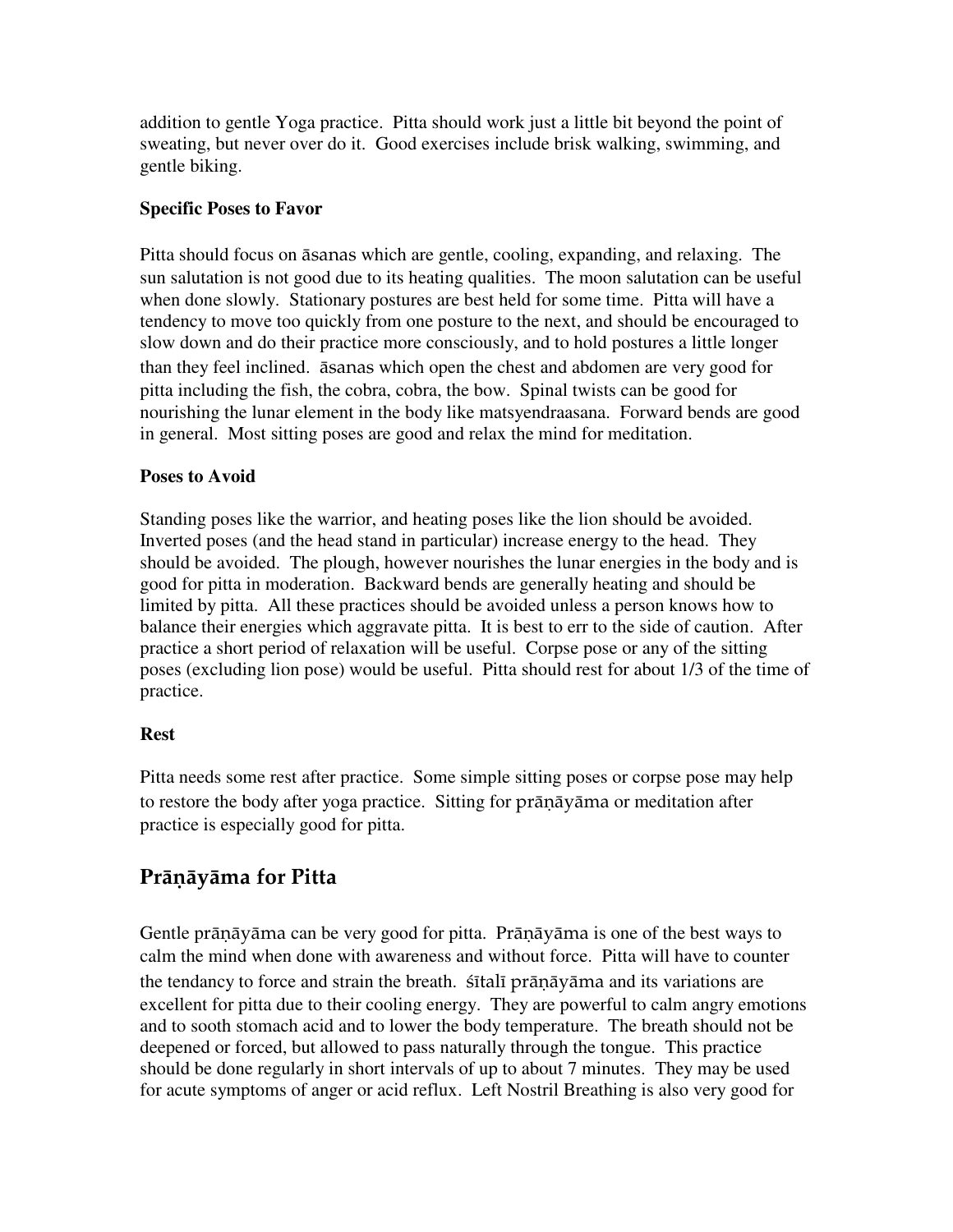pitta. It directs consciousness into the lunar channel cooling and calming the mind and emotions. This may be practced in short times once or twice per day or more as needed. It is important with prāņāyāma to start with a little and gradually increase. So ham prāņāyāma can be good to calm and balance the mind. This practice can be done to help overcome the tendency toward excessive thought.

# **Mantra for Pitta**

Mantra recommendations should ideally be made by a qualified Guru or Astrologer. Mantras of peaceful and cooling aspects of God are best for pitta. The best are Laksmi, šiva, Pärvati, Krsna, and the Moon. Hanuman, Krsna, or Visnu can be good to open the heart and increase devotion. Pitta does well with the forms of a Divine mother. The divine Mother helps to cultivate patience, love, and compassion like a loving mother. Hot fiery forms of God like Karttikeya, the Sun, Nārasimha, or Durgā, Rāma. Ganesa's energy is balancing and useful to pitta, but may increase heat too much. Aspects of God relating to violent and destructive energies are especially dangerous for pitta like Rudra, Kālī, Nārasimha, Durgā, and Bhairava.

# **Gem stones for Pitta**

Wearing the wrong gemstone can be very dangerous because it can increse the energies of planets which cause illness, suffering, loss, and death. Gem stone recommendations should ideally be made by a qualified Guru or Astrologer. In general the cooling and nourishing gems like pearl, diamond, and red coral are best for pitta. Red coral helps purify the blood. Pearl is calming for the mind. Diamond is a great cooling tonic which is good for the heart. Green emerald and blue sapphire can also be useful to help cool the system and remove toxins. Extreme caution should be employed with the use of Blue Sapphire, to ensure that the placement of Saturn will cause beneficial results. If one is not sure which gemstone will be best, the substitute stone (uparatna) are always safer and pendants made from all nine stones are balancing to all types.

# **Kapha Doșa**

# **Food Remedies**

### **General Recommedations**

Lighter meals of easily digestible food should be taken warm or very warm. It is not recommended that anyone take foods which are very hot or cold. Meals should be once or twice a day and snacking should be avoided. The largest meal should be taken at midday when the digestion is the strongest. Occassional fasting is helpful to clear toxins and reset the digestion. It is generally safe for Kapha to fast from food but not water 1 day per month. With the guidance of a qualified Vaidya (Ayurvedic physician) it may be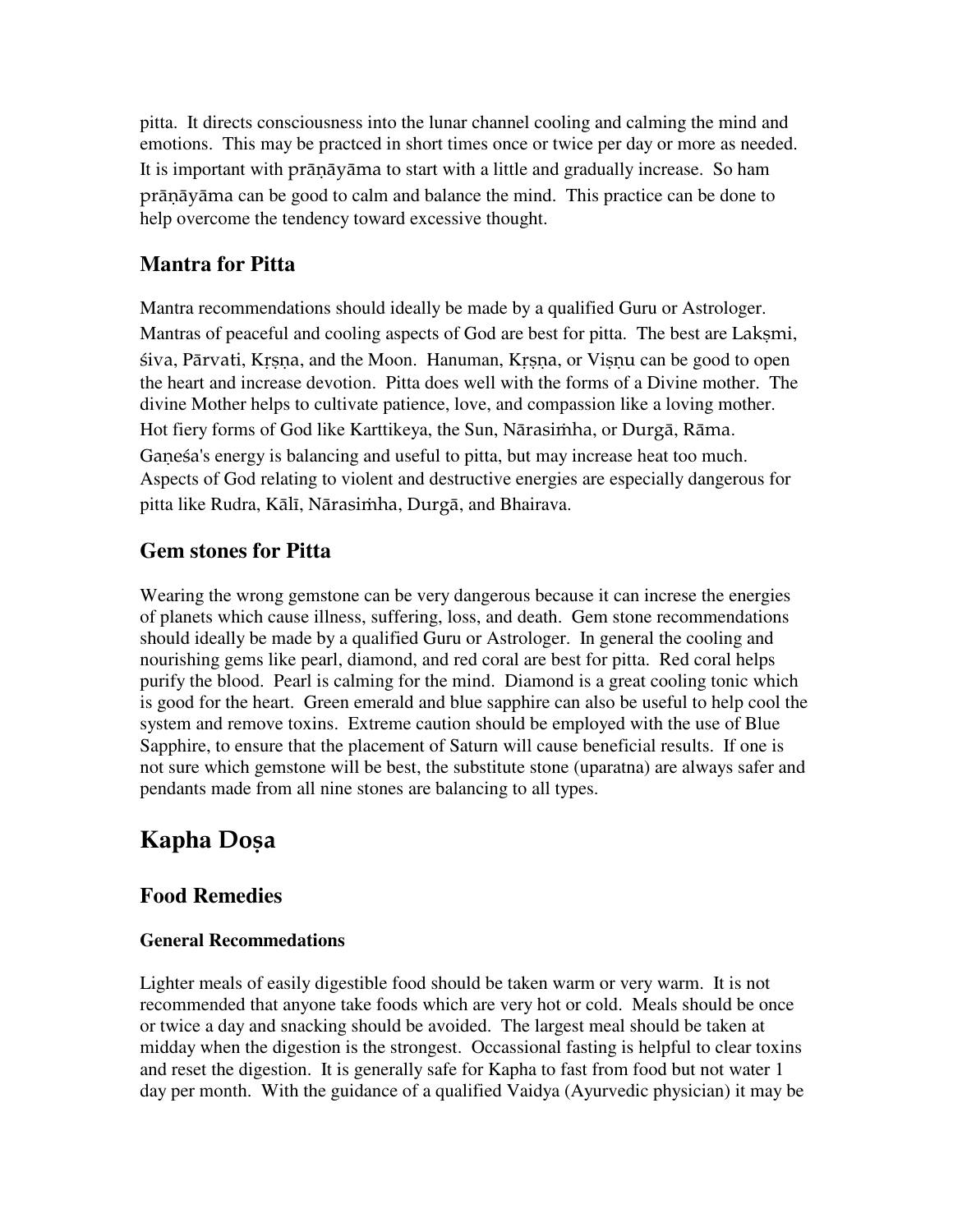acceptable to fast more often; even once a week). Mono fasts (eating one simple food like pongal which is a combination of mund dal and rice) are a safer practice and may be practiced for up to a week several times a year as an extended fast / cleanse. Digestive spices should be taken as teas between meals to increase the digestion and appetite.

#### **Foods to Favor**

Fruits (taken 15 mintues before; or 1 hours after other food), fresh vegetables, and legumes, and whole grains should be taken cooked well with pungent carminative herbs to help stimulate digestion. Light foods in smaller quantities should be favored. Most fruits are light and dry and therefor very good for Kapha in moderation. Excessive fruit may increase kapha by its sweet quality. Certain tropical fruits like mango, papaya, and avacado are particularly bad for kapha. Fruits which are very dry and somewhat astringent are best like apples, pears, peaches etc. Grains are an important basis for the diet for all doshas. Kapha needs the least of these however. The sweet taste of grains makes them likely to increase kapha in excess. Whole grains (including the hulls) are less sweet and better for kapha. They are more difficult to digest and should be taken with plenty of spices. Beans are good in general because they are light and dry. Beans and legumes are however difficult to digest and should be taken with plenty of spices. All foods should be well cooked to help increase its digestibility. Bitter green and most vegetables are very good. Sweet root vegetables should be minimized and particularly potatoes. Digestive spices which help increase digestion include ginger, thyme, pippali, black pepper, cardamom, cinnamon, cloves, turmeric, or bay leaf. Though these are the best for kapha, almost all spices are useful. Pungent spices like mustard, chili, ginger, pepper, horseradish etc. are excellent for stimulating digestion and should be included in every meal. They warm the body and stimulate the mind and facilitate the release of toxins.

#### **Foods to Avoid**

Meat and dairy in particular should be avoided. Meat is too heavy to digestion and dairy is very cold and mucous forming. Goat's milk may be substituted for cow's milk because it is warming and slightly sour. Or soy milk or rice milk may be used; though they are cold and heavy, they can be less aggravating than cow's milk. Any of these milks should be boiled with digestive spices like ginger, thyme, pippali, black pepper, cardamom, cinnamon, cloves, turmeric, or bay leaf. Heavy, oil, sweet foods like sugar, butter, dairy, and sweets in particular should be avoided. Ice cream, cakes, pastries, cookies, brownies, pies, laddus, candy bars, and other confections should be avoided. Honey is a better sweetener for kapha (because it is heating) or fresh fruits, but both of these should be taken in small quantities. In general cold food and drink should be avoided, and foods should be taken warm in small but nourishing quantities.

#### **Additional Recommendations**

Meals should be reduced to two times per day and snacking should be avoided. Aerobic exercise is very good for getting the digestions, body, and mind moving. Walking a little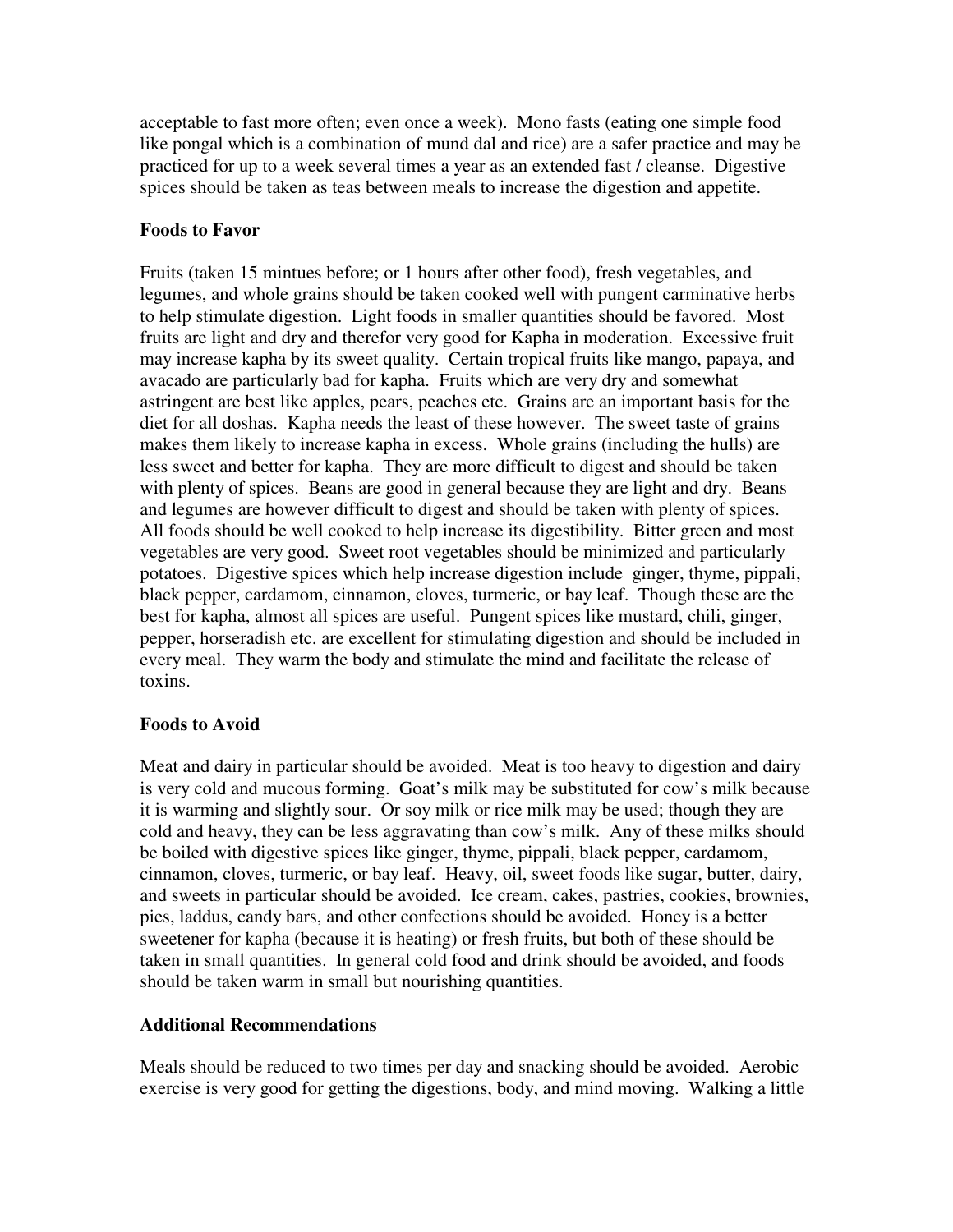after meals helps to stimulate digestion for kapha. Kapha does the best with stimulants like caffeine a few cups of coffee, may actually be helpful for kapha. Kapha does the best with garlic and raw onion, but we still recommend they they avoid these due to their excessively rajasic qualities. A little of these can be good to help stimulate the tamas of kapha. Drinks should be taken warm and sugary beverages avoided.

# **Herbal Formulas**

#### **Formulas for Digestion**

The best herbal formula for manda agni (kapha digestion) trikatu the three pungent herbs (black pepper, pippali, and dry ginger) which is the best blend in general for stimulating agni (the digestive fire). hingvastaka cūrna or citrakādi bati may also be used for stimulating digestion. Herbal wines can be taken adding boiling water like jīrakāriṣṭham, drākṣariṣṭham, vidaṅgāriṣṭham, or pippalyāsva.

#### **Formulas for Clearing Toxins**

Herbs for clearing accumulated toxins like guggulu are excellent due to the excess of äma (toxins) for kapha. Triphala guggulu may be used for reducing äma and excess weight. For high blood sugar and diabetis goksurādi guggulu or amrtādi guggulu may be used along with specific herbs for sugar like neem, turmeric, gurmar, cinnamon and shilajeet.

#### **Mental Stimulant Formulas**

Herbs that stimulate the mind while maintaining sattva are excellent like brahmi, madhuka parni (gotu kola), skull cap, (these three are somewhat cooling and should be balanced with warmer herbs like:) jyotismati, vāca, kustha, st john's wort, roaemary, pippali, bibhitaki, and ginger.

#### **Expectorant Formulas for Clearing Mucous**

Herbs that clear the lungs like puskarmūl (elecampane), pippali, vāca, vāsa, and thyme are helpful to clear mucous... or chavana prasha or väsävaleha can be taken with tea made from betel leaves or fresh ginger. Alternately  $\frac{1}{2}$  tsp sitopalādi cūrna or talīsādi cūrna may be taken with honey.

#### **Formulas for the Heart**

For high blood pressure and heart conditions arjun is the best herb. It can be taken with amalakī, cardamom, punarnava, and a little guggulu or arjunāristham can be taken warm before meals (triphalaadi guggulu is also good).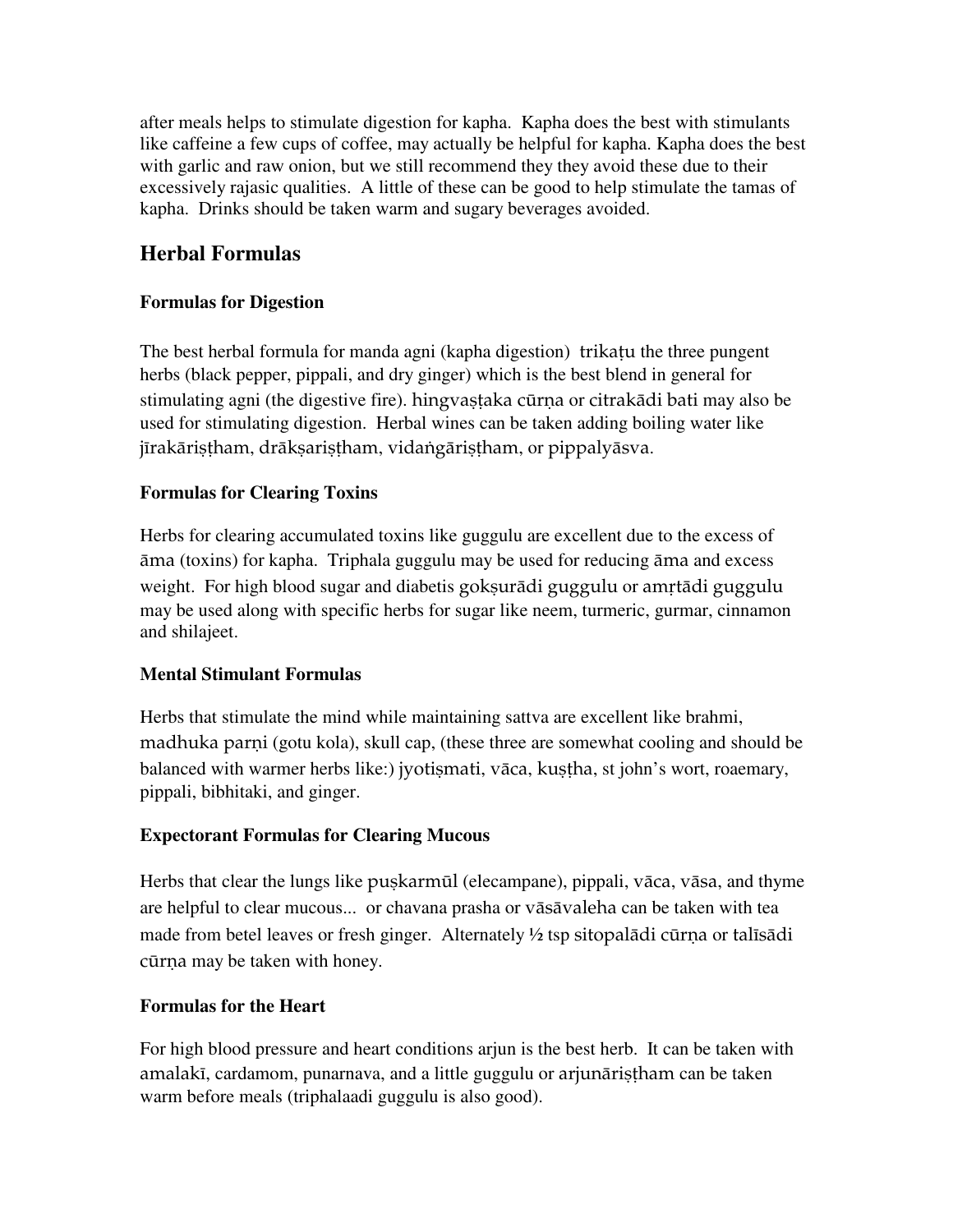#### **Bitter Formulas for Clearing Oil and Fat**

For toxins and congestion in the liver and gallbladder and excess of mucus and oil, mahaasudarshana chuurNa may be taken with honey or very warm water with lemon juice.

### **Y**ogäsanas

#### **General Recommendations**

Heating stimulating Yoga practices are best for kapha. Kapha requires the most exercise of any of the dosas. Exercises should be continued beyond the point of sweating to ensure a good aerobic workout. Active practices like the Sun Salutation are excellent for stimulating kapha. These practices can be practiced vigorously for a long period of time (20-45 minutes). Active practices help to stimulate the circulation and improve the health of the heart and body. Jogging on a soft surface (like a track) or vigorous biking or sports are excellent forms of exercise for kapha. It may be good for kapha to supplement their Yoga practice with plenty of aerobic exercise. In Asana practice, kapha can generally benefit from holding poses the longest. This is not aerobic exercise, which must be gotten in other ways, but it does stimulate and open the channels when the Asanas are held for extended periods of time. Kapha should start with a shorter time and work up to 5-10 minutes per pose. Their overall practice may be the longest out of all the doShas which helps to allow for this longer time for each specific pose.

#### **Specific Poses**

Stimulation is needed for kapha but care should be taken not to over-strain the heart if there is heart disease. Standing poses are good especially active poses which incorporate movement or stretching. Virabhadraasana is excellent. Backward bends are good because they are warming and open the chest, like the upward bow, camel, locust, and maricyaasana . Heating and stimulating äsanas are good like the lion pose and warrior pose and headstand. The bow pose is very good for stimulating digestion and is an excellent pose for kapha. Inverted poses are stimulating and good for kapha like the head stand, shoulder stand, and plow.

#### **Poses to Avoid**

Sitting poses increase kapha and should be avoided. The best sitting pose is simulated and should be avoided. (lion pose), which can be used for meditation. Forward bends are not very good due to their cooling effects. In general all easy and restful poses should be avoided.

#### **Care not to Strain**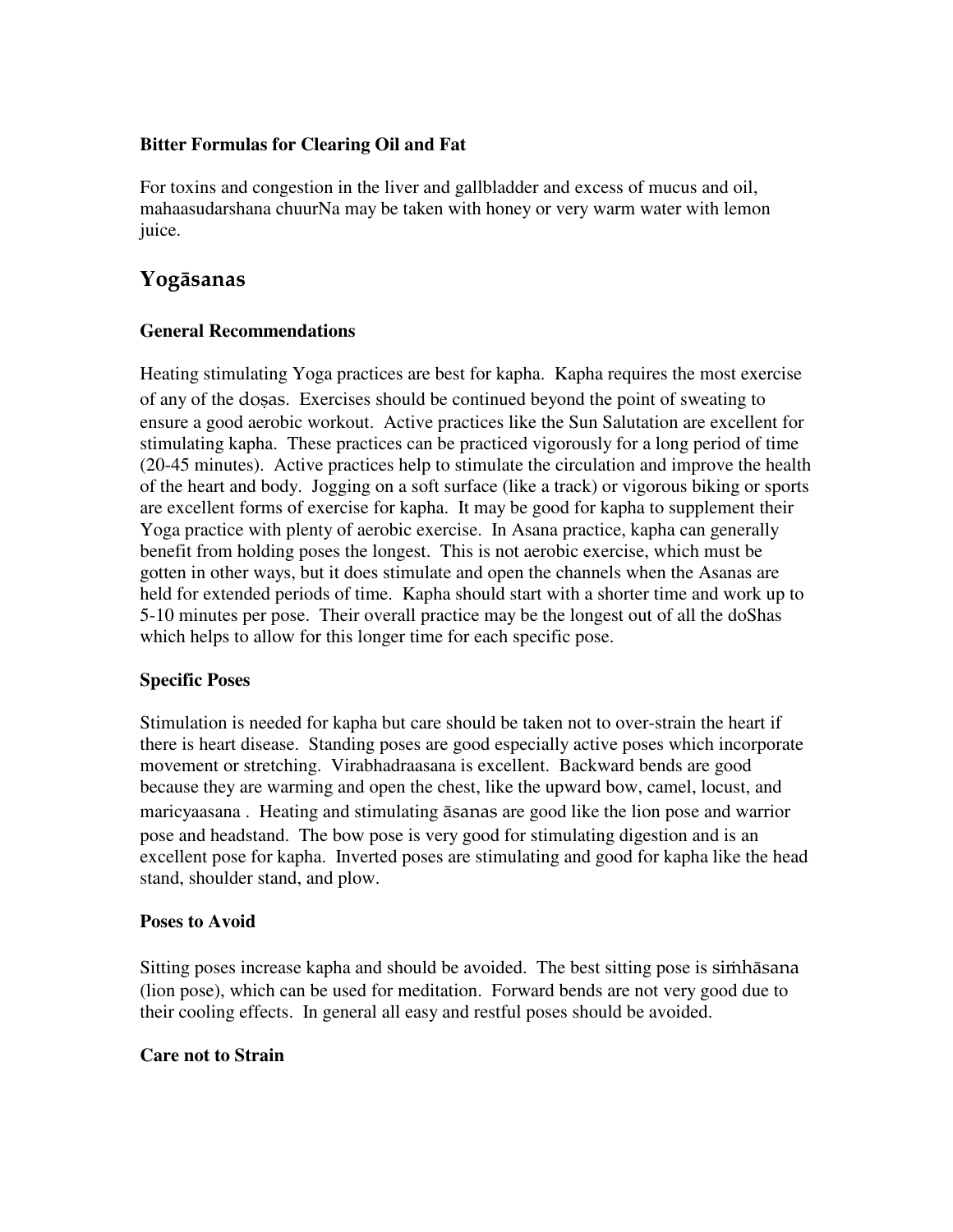Kapha bodies tend to be bulky and lack flexibility, so care must be taken not to strain and over extend themselves. They should taken care when practicing äsanas like the lotus, and not force their bodies to assume postures which are unnatural for their build. Kapha types and women in general must be encouraged to accept the natural, hefty build of their bodies. They should not try to make themselves thin. They should be encouraged to love their bodies as they are and not try to fit the media stereotypes for women.

#### **Rest**

Kapha needs the lest rest of all the dosas, but some small amount of rest is good for them after strenuous practices. They should take care not to fall asleep. A few minutes (5 or so) of corpse pose or a relaxing sitting pose like the easy pose is good for kapha. It is good for kapha to do some prānāyāma after āsana practice and active meditations.

# Prāņāyāma for Kapha

Prāņāyāma can be a powerful way to stimulate kapha. The more forceful techniques of prāņāyāma are best for kapha, but these should be done cautiously for their extreme power to influence the body and mind. They should be learned from a qualified teacher and practiced with great caution in the case of heart disease. If there is any pain in the chest, the practice should be stopped immediately. Bhastrikā and kapāla bbātī prāņāyāma are good for kapha. They are very heating and stimulating. These practices in particular should be done only under the guidance of a qualified teacher. They should be done for an extremely short duration due to their intense power (5-10 minutes per day). People should start with a minute or two of practice and gradually increase. Doing these practices for much longer will not benefit the health and it will start to bring up many karmas. This is an intense process which can only be safely endured under the guidance of a qualified Guru. A shorter practice as described above will help to increase warmth, stimulate the mind, and clear mucous from the chest and lungs. It can counter fatigue and help to reduce excess fat. Väta and pitta are both dramatically increased by these practices, but kapha may benefit from small amounts. Nāḍī śodhana (purification of the subtle channels) can be practiced occasionally for cleansing the subtle body and physical body. Right nostril breathing is a warming, stimulating practice which may be practiced freely to counter all types of kapha imbalances. If the breath is not strained, this practice may be safely preformed by kapha for long periods (up to 45 minutes at a time). This technique may also be combined with bhastrika or kapala bati to further increase their heating and stimulating qualities.

# **Mantra for Kapha**

Mantra recommendations should ideally be made by a qualified Guru or Astrologer. Without these recomendations it is best to use hymns and stotrams which are somewhat more balancing than the shorter seed mantras and root mantras for the deities. Hot